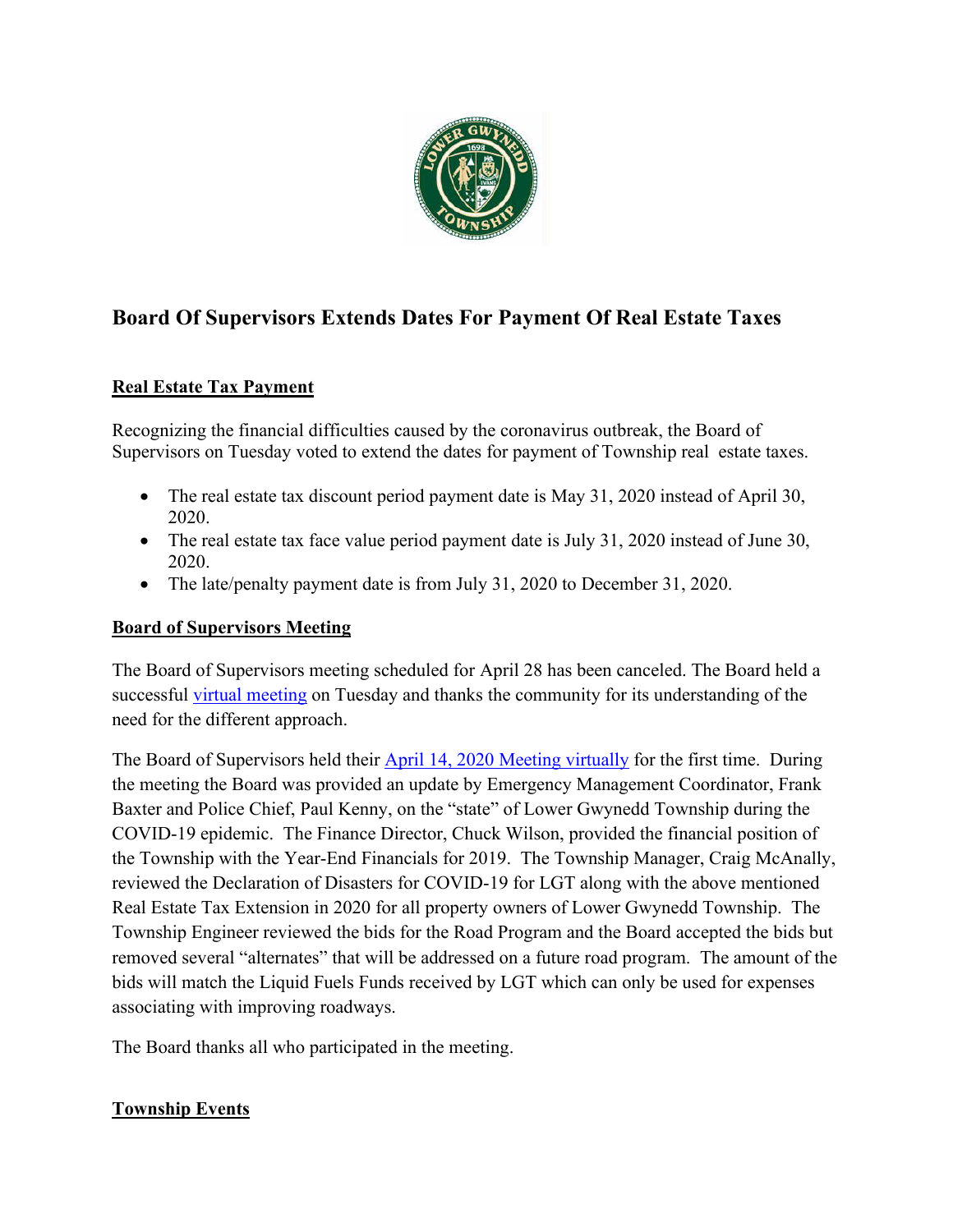The Township is evaluating all events that are scheduled for the remainder of the year to determine if changes will be necessary. The health and safety of the community and staff is a top priority. The Township will continue to have conversations with health officials and monitor COVID-19 developments. Formal announcements on specific events will be made at later dates.

#### **Township Business**

The Township Building will remain closed through April 30 in accordance with Governor Wolf's stay-at-home order. The Township continues to provide services as best as possible during this situation.

Please call 215-646-5302 or [contact staff by email](https://www.lowergwynedd.org/website-resources/contacts-directory.aspx) for assistance.

Lower Gwynedd continues to wish you and your family the best. Please stay home and stay healthy.

#### **State Issues Order To Wear Masks**

Dr. Rachel Levine, secretary of the Pennsylvania Department of Health, this week issued an order directing protections for critical workers at businesses and requiring customers entering businesses to wear masks.

[Click here to review the state order and the press release on the action](https://www.governor.pa.gov/newsroom/gov-wolf-health-secretary-signs-order-providing-worker-safety-measures-to-combat-covid-19/)

## **Coronavirus Resources**

[Lower Gwynedd Township coronavirus page](https://www.lowergwynedd.org/general-information/covid-19-coronavirus.aspx)

[Montgomery County coronavirus hub](https://data-montcopa.opendata.arcgis.com/pages/covid-19)

[Pennsylvania Department of Health](https://www.health.pa.gov/topics/disease/coronavirus/Pages/Coronavirus.aspx)

[CDC](https://www.cdc.gov/coronavirus/2019-ncov/index.html)